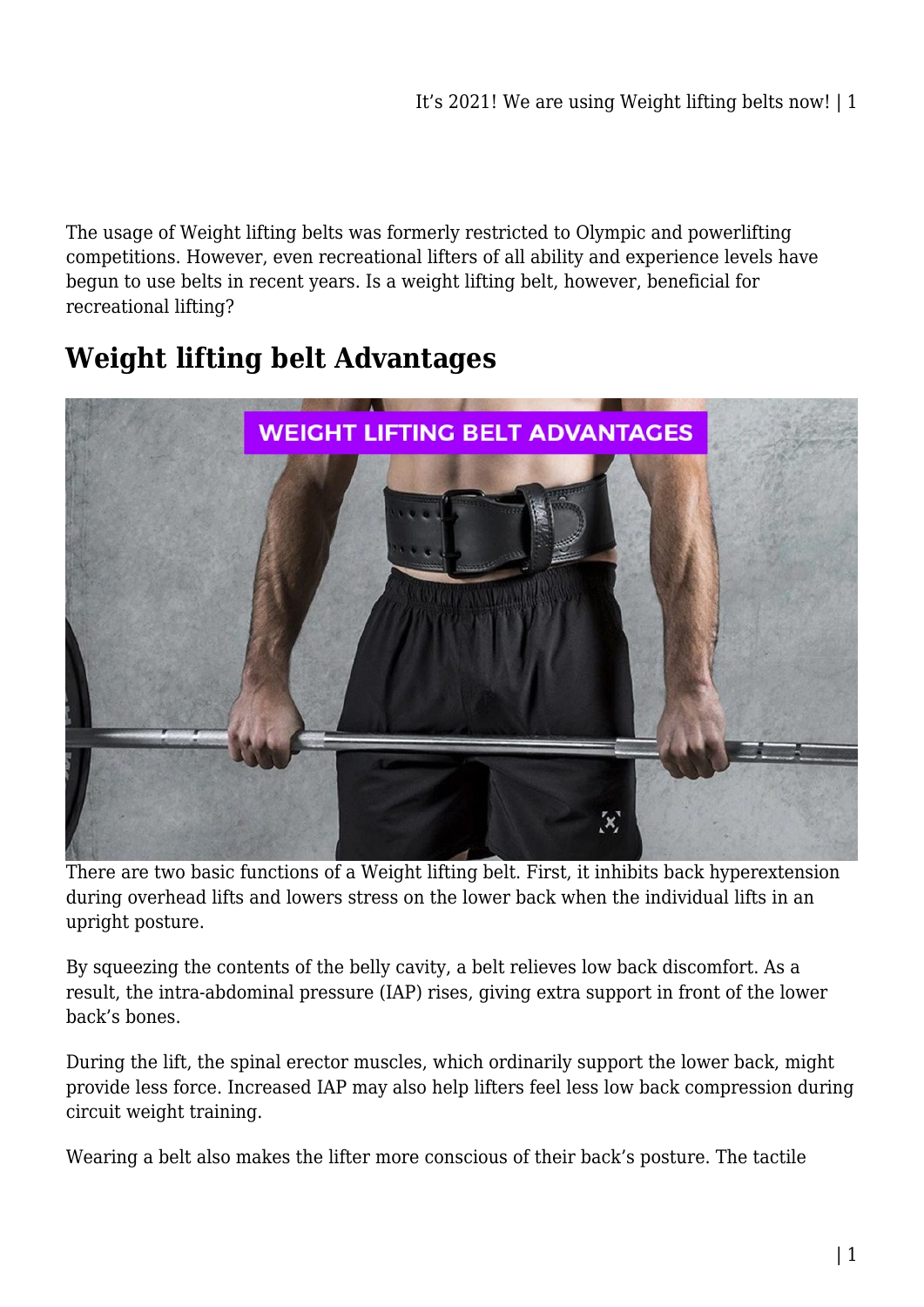touch of a belt on the skin causes the lifter to think about their back position and which muscles they need to engage to maintain excellent posture. The belt does not need to be worn excessively tight in this scenario to have an impact. Even though IAP and muscle activity are unaltered, some lifters report feeling safer and more confident while wearing a belt.

By generating a hard wall around the lower torso and linking the rib cage to the hip, the belt inhibits back hyperextension. This prohibits not just back movement but also sideward bending and twisting. 1

Beginner lifters might also benefit from a belt to assist them in learning how to compress their ab muscles effectively. Beginners should still train with a coach, particularly if they don't know how to balance their bodies without using a belt. A belt won't substitute the core effort, stability, or technical abilities required to execute weightlifting exercises properly.

## **Weight lifting Belts Come in a Variety of Styles**

There are many different styles of **[Weight lifting belts](https://fitnessequipments.com.au/weight-lifting-belt/)** on the market. Powerlifting belts and bodybuilding/traditional belts are two of the most frequent types. Velcro belts are quicker to put on and take off than leather belts, and larger belts may provide additional spine support while lifting weights

For avoiding back hyperextension and twisting, a powerlifting-style belt with the same width all the way around is perfect. On the other hand, a traditional belt may be worn customarily, with the broad section of the belt at the rear.

### **What is the Best Way to Wear a Weight Lifting Belt?**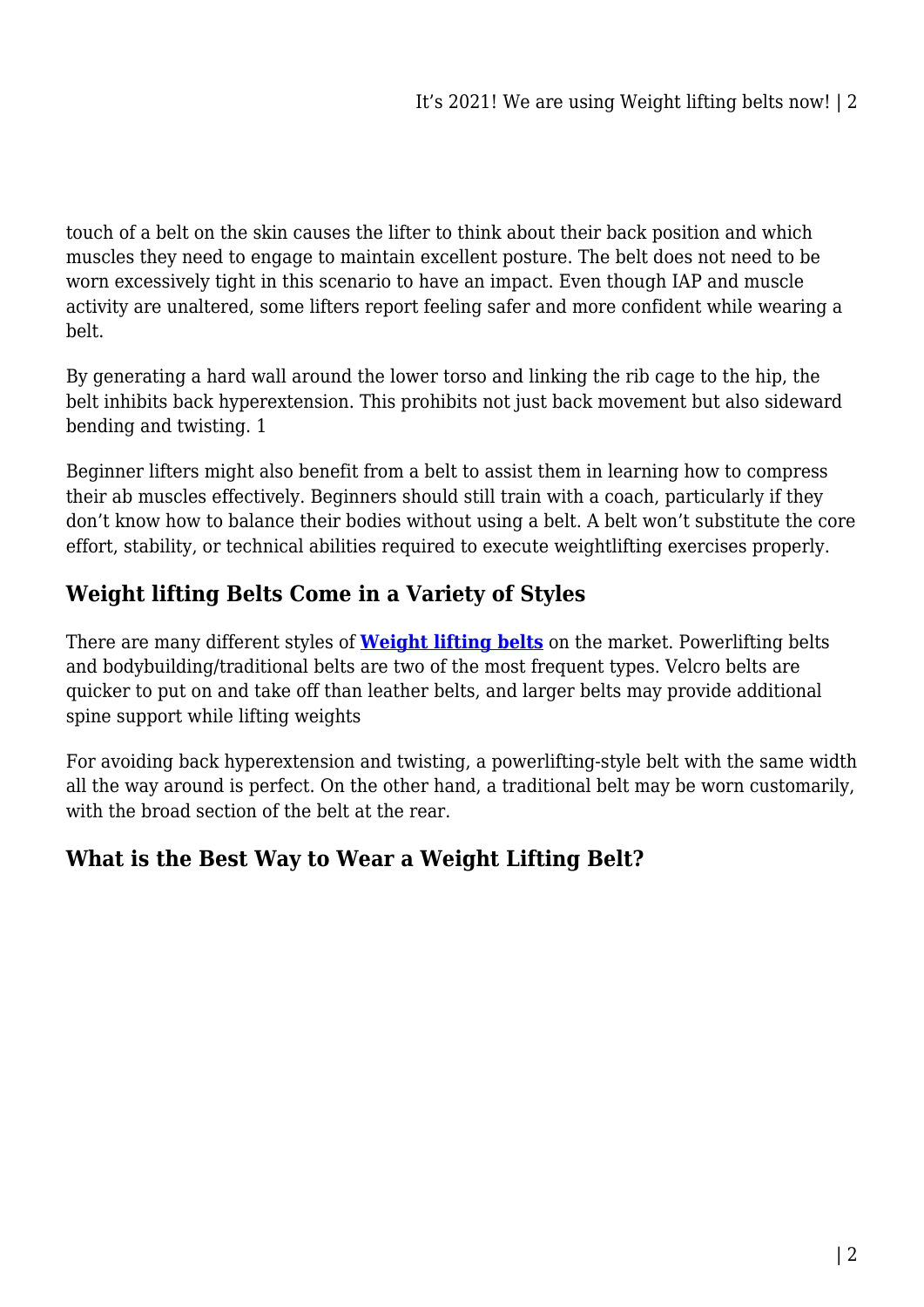

To get the most out of a belt, it must be worn snugly. However, this is strenuous on the body and should not be done for extended periods. In addition, weightlifting on its own has been found to raise blood pressure and wearing a tight belt while exercising may raise it even more. As a result, belts should only be worn in two circumstances:

- The lifter's back supports the weight when doing maximal or submaximal lifts in exercises like the squat or deadlift.
- When practicing workouts that might induce hyperextension of the back, such as the military press.
- In between sets, loosen the belt to enable blood pressure to restore to normal.

### **When Is a Weight Lifting Belt Not Necessary?**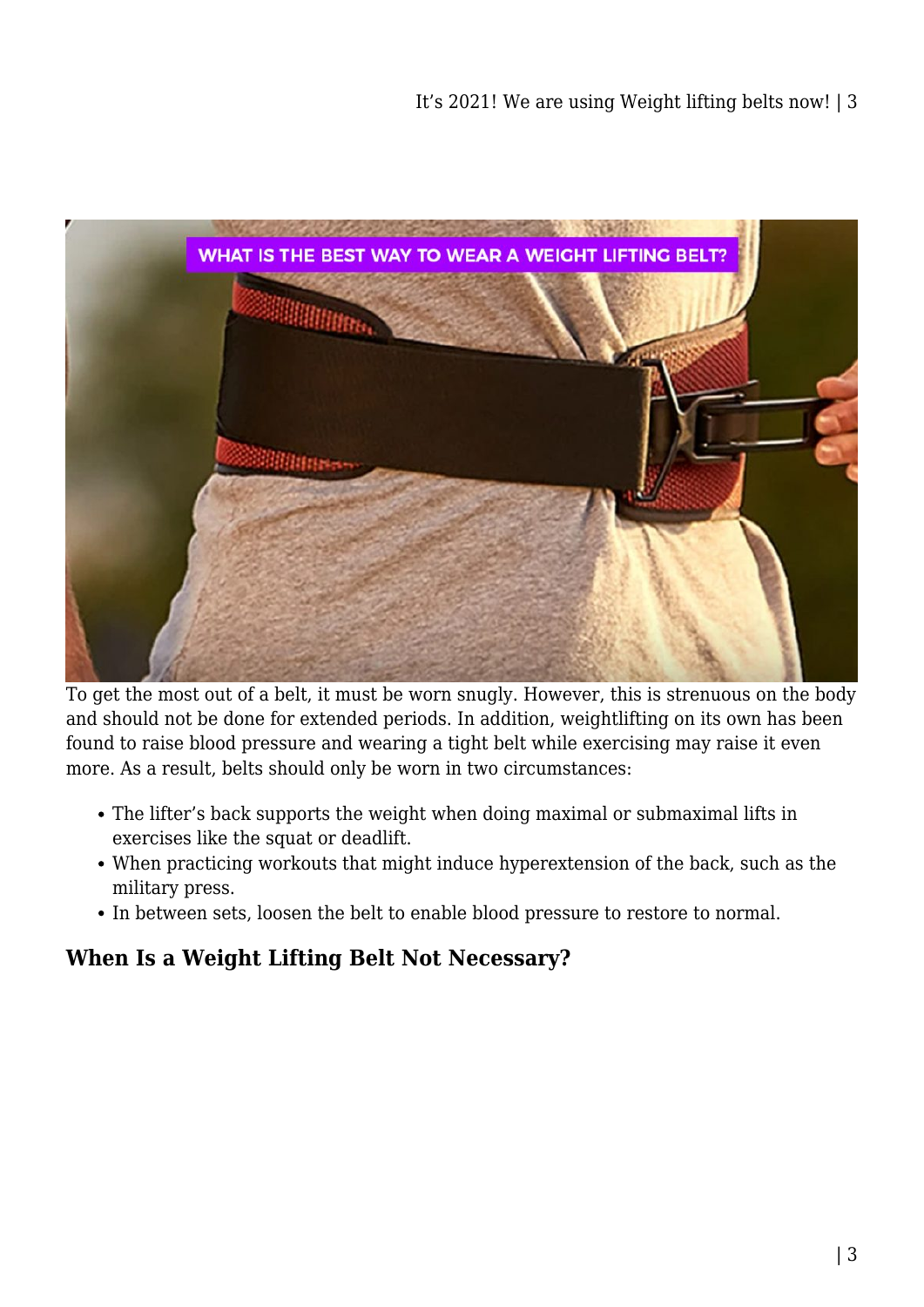

Other sorts of weight training activities that do not need the spinal erectors to perform against significant resistance do not need Weight lifting belts. The use of a belt, for example, does not affect the execution of exercises like the lateral pull-down and leg extension.

Lifting belts also have little or no influence on very small performance weight loads. However, even while doing relatively mild labour or aerobic exercise, raised blood pressure caused by wearing a lifting belt might develop with time. Therefore, lifters with heart disease or high blood pressure should avoid wearing a tight lifting belt for extended periods.

Constantly wearing a lifting belt might also lead to a reduction in abdominal muscular strength development. When a lifting belt is worn during lifting, electromyographic studies have shown less muscular activation in the abdominal muscles. When you wear a lifting belt, the muscles that ordinarily maintain your abdomen stable are suppressed, which might lead to weakened abdominal muscles in the long term.

In the absence of a support lifting belt, strong abdominal muscles are essential for maintaining trunk stability. It's also vital to avoid becoming too reliant on lifting belts during training since they could not be permitted during competition.